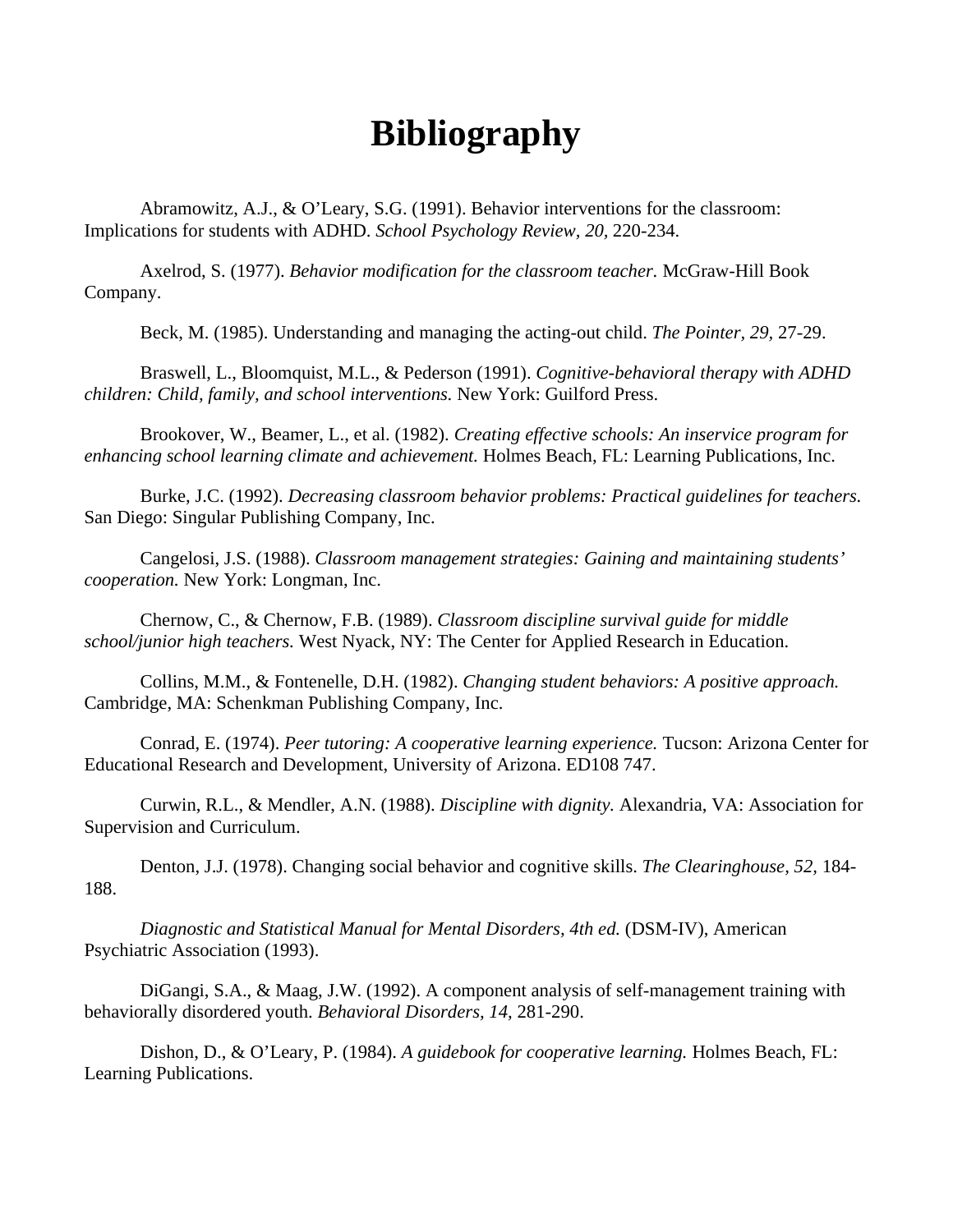Emmer, E.T., et al. (1994). *Classroom management for secondary teachers (3rd ed.).* Needham Heights, MA: Allyn and Bacon.

Eyde, D.R. (1982). *Positive approaches to behavior management: Monograph 5.* Drake University, Des Moines: Midwest Regional Resource Center. ED231-114.

Forness, Youpa, Hanna, Cantwell, & Swanson (1992). Classroom instructional characteristics in attention deficit hyperactivity disorder: Comparison of pure and mixed subgroups. Behavioral Disorders, 17, 115-25.

Howard, W.L., Heron, T.E., Ellis, D.E., & Cooke, N.L. (1986). Teaching forst grade peer tutors to use verbal praise on an intermittent schedule. *Education and Treatment of Children, 9,* 5-15.

James, D.A. (1990). *Behavior modification project: Reducing and controlling calling out behaviors.* ED 319 171.

Johnson, D.W., & Johnson, R.T. (1991). *Cooperation in the classroom.* Edina, MN: Interaction Book Company.

Jones, V.F., & Jones, L.S. (1986). *Comprehensive classroom management: Creating positive learning environments (2nd ed.).* Boston: Allyn and Bacon.

Jorgensen, E.S. (1978). *Cross-age, multicultural peer tutoring in an elementary resource room.* ED153 419.

Kerr, M.M., & Nelson, C.M. (1989). *Strategies for managing behavior problems in the classroom (2nd ed.).* New York: MacMillan.

LaVigna, G.W., & Donnellan, A.M. (1986). *Alternative to punishment: Solving behavior problems with non-aversive strategies.* Irvington Publishers.

Mash, E.J., & Terdal, L.G. (1988). *Behavioral assessment of childhood disorders, second edition.* New York: The Guilford Press.

Medick, J.M. (1979). *Effective classroom management for three problem behaviors: Hostileaggressive, passive-aggressive, and withdrawn failure-image*. East Lansing, MI: Institute for Research on Teaching, Michigan State University. ED186835

Medick, J.M. (1982). The loving teacher's guide to discipline. *Instructor, 92,* 66-68, 70.

O'Leary, K.D., & O'Leary, S.G. (1977). *Classroom management: The successful use of behavior modification (2nd ed.).* New York: Pergamon Press Inc.

Rogers, B. (1990). *"You know the fair rule": Strategies for making the hard job of discipline in school easier.* Harlow, England: Longman.